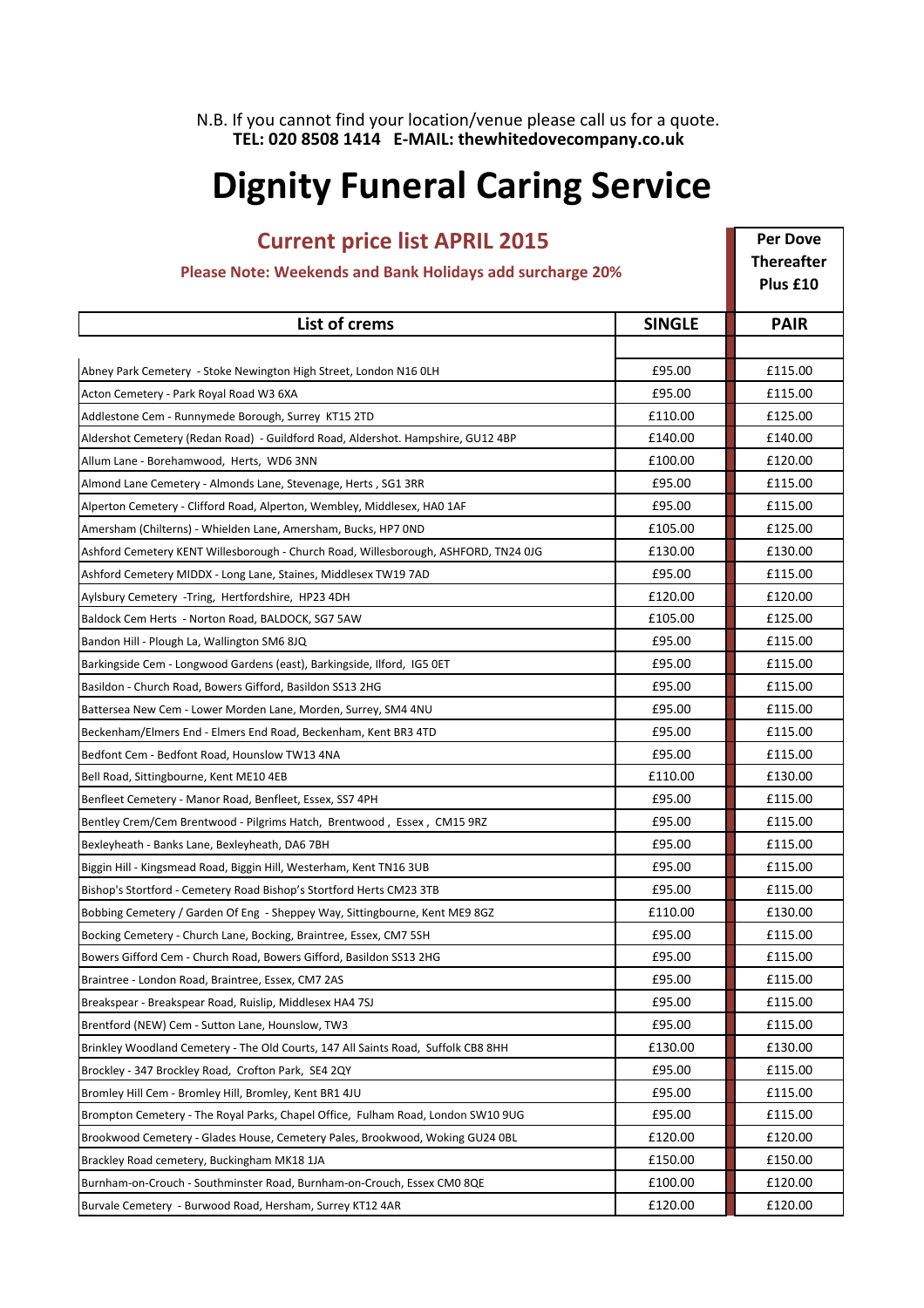| <b>Current price list APRIL 2015</b>                                                    |               | <b>Per Dove</b><br><b>Thereafter</b><br>Plus £10 |
|-----------------------------------------------------------------------------------------|---------------|--------------------------------------------------|
| <b>List of crems</b>                                                                    | <b>SINGLE</b> | <b>PAIR</b>                                      |
| Bury Green Cemetery Herts - Cheshunt, Hertfordshire                                     | £95.00        | £115.00                                          |
| Bybrook Cemetery - Ashford, Kent                                                        | £130.00       | £130.00                                          |
| C of E Cemetery and Graveyard - The Vicarage, Vicarage Road, Buntingford, SG9 9BH       | £110.00       | £130.00                                          |
| Calverton Road Cemetery, Calverton Road, Stony Stratford, Milton Keynes, Bucks MK11 1LE | £130.00       | £130.00                                          |
| Camberwell New Cemetery - Brenchley Gardens, Greater London SE23 3RD                    | £95.00        | £115.00                                          |
| Camberwell Old Cemetery Forest Hill Rd                                                  | £95.00        | £115.00                                          |
| Cambridge Crem - Huntingdon Rd, Cambridge CB3 0JJ                                       | £125.00       | £125.00                                          |
| Carpenders Park - Oxhey, Watford, Hertfordshire WD19 5RL                                | £95.00        | £115.00                                          |
| Caversham Cem Berks - Victoria Road, Reading RG4 5LP                                    | £140.00       | £140.00                                          |
| Chadwell Heath - Whalebone Lane North, Chadwell Heath, RM6 5QX                          | £95.00        | £115.00                                          |
| Chadwell St. Mary's Cem Brentwood Rd - Brentwood Road, Grays RM16 4JD                   | £95.00        | £115.00                                          |
| Charing Crematorium - New Court Wood, Charing, Ashford, Kent TN27 OEB                   | £130.00       | £130.00                                          |
| Charlton Cemetery - Cemetery Lane, Charlton, SE7 8DZ                                    | £95.00        | £115.00                                          |
| Chatham (Medway) Crem - Robin Hood Lane, Chatham ME5 9QU                                | £105.00       | £125.00                                          |
| Chelmsford - Writtle Road, Chelmsford, Essex CM1 3BL                                    | £95.00        | £115.00                                          |
| Cherry Lane Cem - (Shepiston Lane, Harlington, Hayes)                                   | £95.00        | £115.00                                          |
| Chertsey Cemetery - Eastworth Road, Chertsey, Surrey                                    | £100.00       | £120.00                                          |
| Cheshunt Cemetery - Cheshunt, Hertfordshire                                             | £95.00        | £115.00                                          |
| Chigwell Cemetery - Manor Road, Chigwell IG7 5PS                                        | £95.00        | £115.00                                          |
| Chiltern Woodlands - Potkiln Lane, Beaconsfield, Buckinghamshire HP9 2XB                | £105.00       | £125.00                                          |
| Chilterns Crematorium - Whielden Lane, Amersham, Bucks, HP7 OND                         | £105.00       | £125.00                                          |
| Chingford Mount Cem - 121 Old Church Road, Chingford, London E4 6ST                     | £95.00        | £115.00                                          |
| Chislehurst Cemetery - Beaverwood Road, Chislehurst, Kent BR7 6HF                       | £95.00        | £115.00                                          |
| Chiswick New - Staveley Road/Great Chertsey Road, Chiswick, W4 2SJ                      | £95.00        | £115.00                                          |
| Chorleywood Road- Rickmansworth, Herts WD3 4EH,                                         | £95.00        | £115.00                                          |
| City of London Crematorium & Cemetery - Aldersbrook Road, London E12 5DQ                | £95.00        | £115.00                                          |
| City Road Cem Cambs - Newmarket Road (A1303) and Ditton Lane CB5 8PE.                   | £125.00       | £125.00                                          |
| Clandon Wood - Epsom Road, Guildford, GU4 7FN                                           | £130.00       | £130.00                                          |
| Cobham Cemetery - Tilt Road, Cobham, Surrey, KT11 3EZ                                   | £120.00       | £120.00                                          |
| Coggeshall Cemetery Essex - Braintree Colchester, Essex CO6 1UH                         | £120.00       | £140.00                                          |
| Colchester - Mersea Rd, Colchester CO2 8RU                                              | £120.00       | £140.00                                          |
| Corbets Tey - South Essex Crematorium, Ockendon Road,, upminster, RM14 2UY              | £95.00        | £115.00                                          |
| Cuddington Cem - Lindsay Road, Worcester Park, Surrey KT4 8LF                           | £100.00       | £120.00                                          |
| Corringham Cem - Fobbing Road, Corringham, Essex, SS17 9BJ                              | £95.00        | £115.00                                          |
| Croydon Crematorium - Mitcham Road, Croydon, CR9 3AT                                    | £95.00        | £115.00                                          |
| Crownhill Cem - Dansteed Way, Crownhill, Milton Keynes, Bucks MK8 0AH                   | £130.00       | £130.00                                          |
| Datchet Cemetery, - 38 Ditton Road, Datchet, Slough SL3 9LS                             | £110.00       | £130.00                                          |
| Dorking Cem Surrey - Woodland Burial Area, Reigate Road, Dorking, RH4 1QF               | £120.00       | £120.00                                          |
| Dovercourt Cemetery - Harwich, Essex                                                    | £145.00       | £145.00                                          |
| Dunstable / West Street Cem - Dunstable, Bedfordshire LU6 1PD                           | £110.00       | £120.00                                          |
| East Finchley (St. Marylebone) - East End Road, East Finchley, Greater London N2 ORZ    | £95.00        | £115.00                                          |
| East Ham Cemetery - Marlow Rd, London E6 3QG                                            | £95.00        | £115.00                                          |
| East Hill Cemetery - East Hill Dartford DA1 1RZ                                         | £95.00        | £115.00                                          |
| East London Cemetery - Grange Road, London E13 OHB                                      | £95.00        | £115.00                                          |
| East Sheen Cemetery - Sheen Rd, Richmond, TW10 5BJ                                      | £95.00        | £115.00                                          |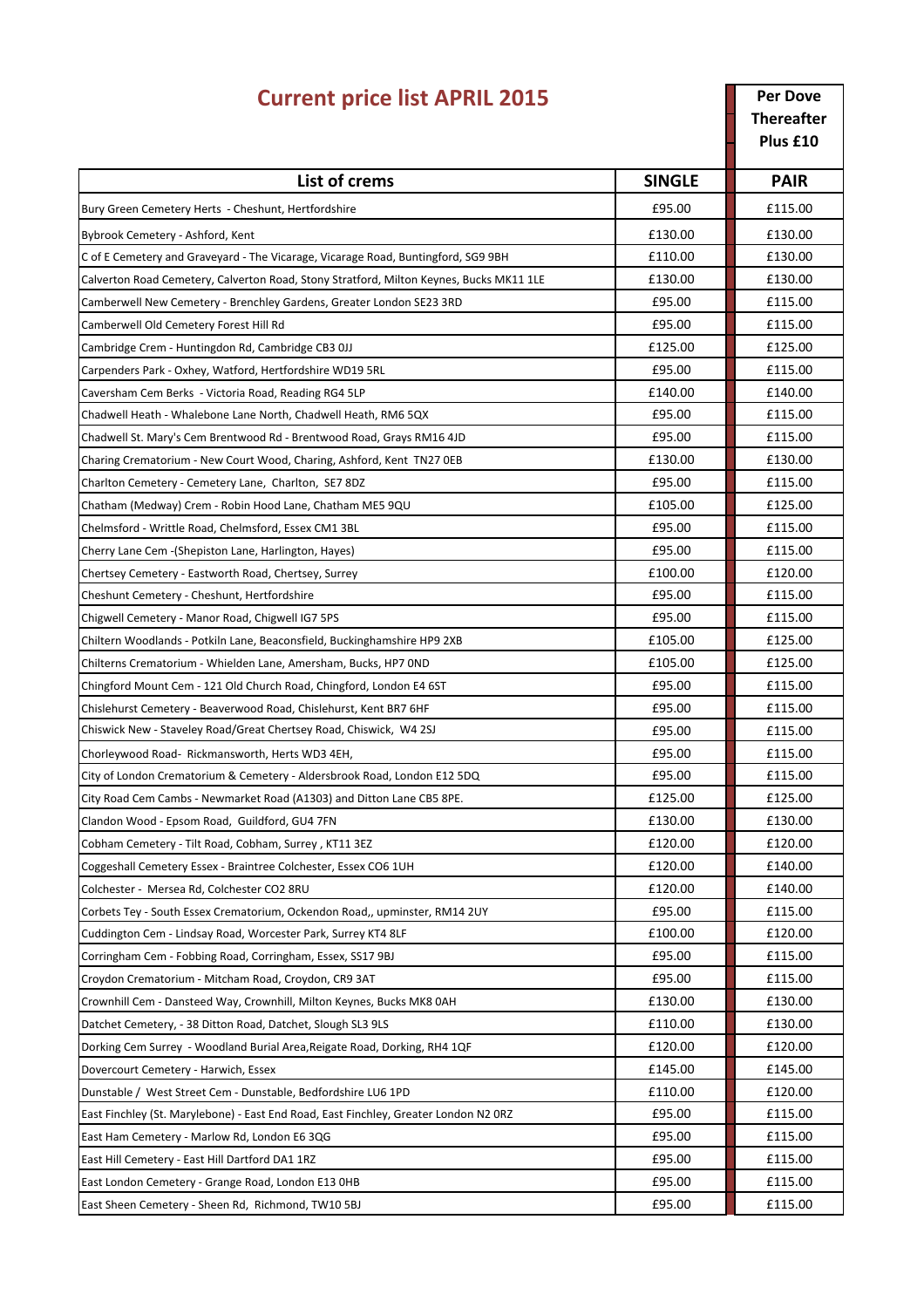| <b>Current price list APRIL 2015</b>                                                 |               | <b>Per Dove</b><br><b>Thereafter</b><br>Plus £10 |
|--------------------------------------------------------------------------------------|---------------|--------------------------------------------------|
| <b>List of crems</b>                                                                 | <b>SINGLE</b> | <b>PAIR</b>                                      |
| Eastcote Lane Cemetery - Eastcote Lane, South Harrow, HA2 8RN                        | £95.00        | £115.00                                          |
| Eastbrook End Cem - The Chase, Dagenham Road, Dagenham, Essex RM10 7DR               | £95.00        | £115.00                                          |
| Easthampstead Park Crematorium & Cemetery - South Road, Bracknell, RG40 3DW          | £130.00       | £130.00                                          |
| Edmonton Cem - Church Street, London N9 9HP                                          | £95.00        | £115.00                                          |
| Elmers End Cem / Beckenham - Elmers End Road, Beckenham, Kent BR3 4TD                | £95.00        | £115.00                                          |
| Eltham Crematorium - Crown Woods Way, Eltham, SE9 2RF                                | £95.00        | £115.00                                          |
| Enfield Lawn Cem & Crematorium - Great Cambridge Road, London EN1 4DS                | £95.00        | £115.00                                          |
| Englefield Green Cemetery - Englefield Green, Runnymede Borough, Surrey TW20 0JU     | £110.00       | £130.00                                          |
| Epping Forest Burial Park - Kiln Road, Epping, Essex CM16 6AD                        | £95.00        | £115.00                                          |
| Epsom - Ashley Road, Epsom, Surrey, KT18 5BP                                         | £120.00       | £120.00                                          |
| Erith Cemetery - Brook Street, Erith, DA8 1DY.                                       | £95.00        | £115.00                                          |
| Faversham Cem - Love Lane, Ladydene, Whitstable Road, Swale Borough, Kent - ME13 8BD | £130.00       | £130.00                                          |
| Feltham Cem - Feltham, London Borough of Hounslow, Greater London TW3                | £95.00        | £115.00                                          |
| Fenny Stratford Cem Beds - Manor Road, Bletchley                                     | £130.00       | £130.00                                          |
| Figgs Marsh (London Road) - London Road Cemetery, London Road, Mitcham, CR4 3LA      | £95.00        | £115.00                                          |
| Forest Park Hainault - Forest Road, Hainault, Essex, IG6 3HP                         | £95.00        | £115.00                                          |
| Fowlmere Cemetery - Fowlmere, Royston, Herts, SG8 7SD                                | £110.00       | £130.00                                          |
| Fulling Mill Lane Cem - Fulling Mill Lane, in Welwyn, Hertfordshire                  | £95.00        | £115.00                                          |
| Gap Road aka Wimbledon Cemetery - Gap Road, Wimbledon, London, SW19 8JA              | £95.00        | £115.00                                          |
| Garden of England / Bobbing - Sheppey Way, Sittingbourne, Kent ME9 8GZ               | £110.00       | £130.00                                          |
| Grange Road Cemetery - Grange Road, Gillingham                                       | £105.00       | £125.00                                          |
| Golders Green - Golders green Crematorium, Hoop Lane, London NW11 7NL                | £95.00        | £115.00                                          |
| Gravesend Cemetery - Old Road West, Gravesend                                        | £95.00        | £115.00                                          |
| Grays New Cem - Chadwell Road, Grays, Essex, RM17 6SY                                | £95.00        | £115.00                                          |
| Great Baddow Cemetery - CM2 7BW                                                      | £95.00        | £115.00                                          |
| Great Burstead Cemetery - 109 Church St, Billericay, Essex CM11 2TR                  | £95.00        | £115.00                                          |
| Great Dunmow Cemetery - Churchend, Great Dunmow, Uttlesford District, Essex          | £95.00        | £115.00                                          |
| Greatness Park Cemetery - 194 Seal Rd, Sevenoaks, Kent, TN15 0AA                     | £120.00       | £120.00                                          |
| Green Lawns Memorial Park - 10 Chelsham Road, Warlingham CR6 9EQ                     | £95.00        | £115.00                                          |
| Greenford Park Cemetery, Windmill Lane                                               | £95.00        | £115.00                                          |
| Greenwich Cem - (Shooters Hill) Well Hall Road, Eltham, SE9 6UA                      | £95.00        | £115.00                                          |
| Grove Park Cemetery - Marvels Lane, Grove Park, SE12 9PU                             | £95.00        | £115.00                                          |
| Guilford Crematorium - New Pond Road, Godalming, Surrey GU7 3DB                      | £120.00       | £130.00                                          |
| Gunnersbury Cem - 143 Gunnersbury Avenue, Acton, Greater London W3 8LE               | £95.00        | £115.00                                          |
| Hall Road Cem Essex - Rochford, Essex SS4 1PD                                        | £95.00        | £115.00                                          |
| Halfway Cemetery, Western Avenue, Isle of Sheppey Sheerness, Kent ME12 3BS           | £115.00       | £135.00                                          |
| Halstead Cemetery - Colchester Road, Halstead, Essex, CO9 2EN                        | £95.00        | £115.00                                          |
| Hampstead Cemetery - Fortune Green Road, London NW6 1DR                              | £95.00        | £115.00                                          |
| Hampton Cemetery - Holly Bush Lane, Hampton, TW12 2QS                                | £95.00        | £115.00                                          |
| Hanwell Cemetery - 38 Uxbridge Rd, London, W7 3PP                                    | £105.00       | £125.00                                          |
| Harrow Weald Cemetery - Clamp Hill, Stanmore, HA7 3JS                                | £95.00        | £115.00                                          |
| Harrow Cemetery - Pinner Road, Harrow, HA1 4JA                                       | £95.00        | £115.00                                          |
| Harwood Park - Watton Road, Stevenage, Hertfordshire SG2 8XT                         | £95.00        | £115.00                                          |
| Hatfield Lawn Cem - Southway, Hatfield, AL10 8HS                                     | £95.00        | £115.00                                          |
| Hatfield Road Cemetery, St Albans, AL1 4LU                                           | £95.00        | £115.00                                          |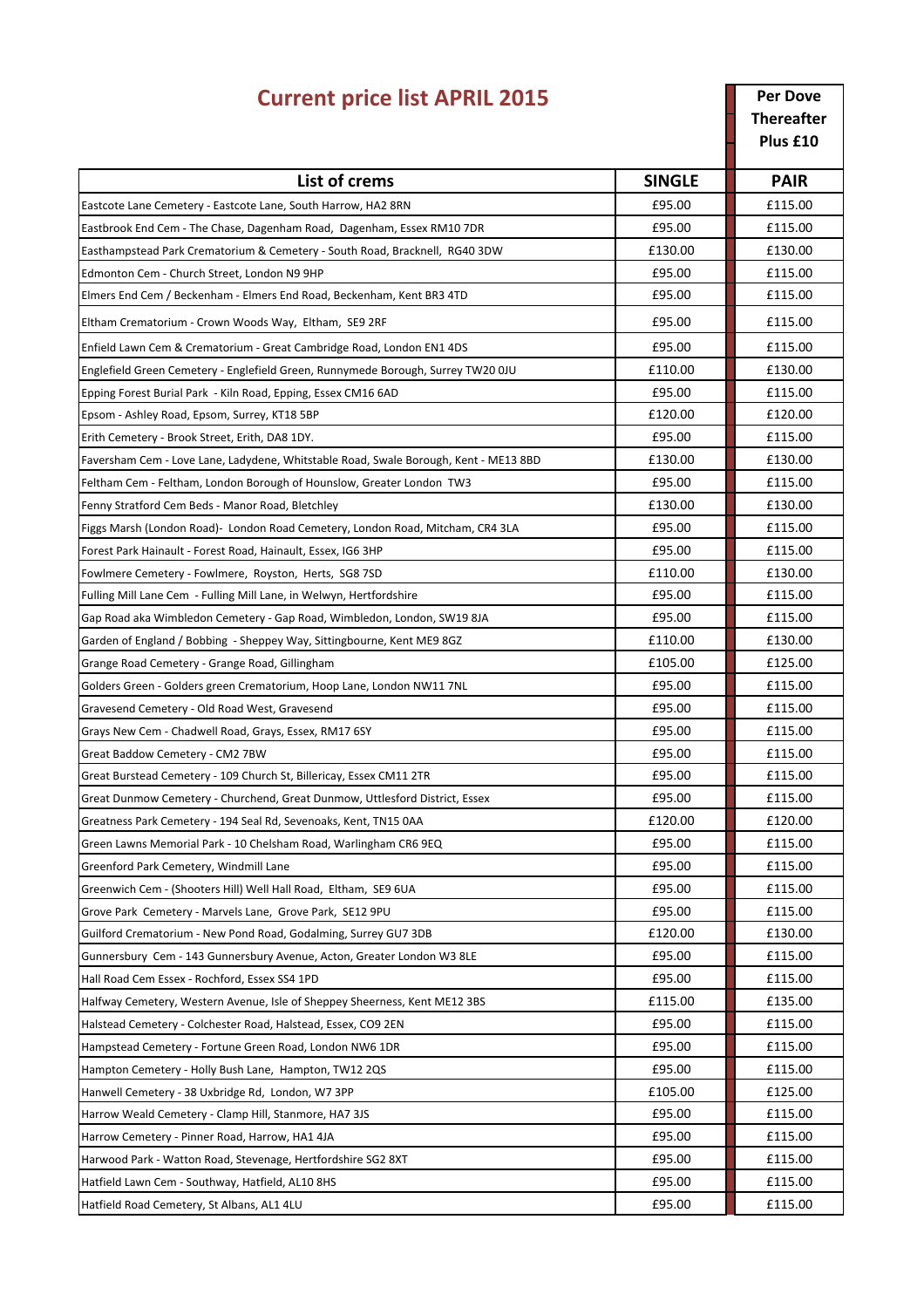| <b>Current price list APRIL 2015</b>                                                    |               | <b>Per Dove</b><br><b>Thereafter</b><br>Plus £10 |
|-----------------------------------------------------------------------------------------|---------------|--------------------------------------------------|
| <b>List of crems</b>                                                                    | <b>SINGLE</b> | <b>PAIR</b>                                      |
| Harlington Burial Ground - St Peter's Way, London Borough of <b>Hillingdon, UB3 5AB</b> | £95.00        | £115.00                                          |
| Harmondsworth Burial Ground - High Street, Harmondsworth Village, Middlesex, UB7 0AQ    | £100.00       | £120.00                                          |
| Heath Lane Herts - Hemel Hempstead, Hertfordshire, HP1 1TS                              | £95.00        | £115.00                                          |
| Hendon Crematorium, Hoders Hill road, Mill Hill, London NW7 1NB,                        | £95.00        | £115.00                                          |
| Hersham Cemetery - Falmouth Road, Hersham, Surrey, KT12 5PZ                             | £120.00       | £120.00                                          |
| Henley Road Cem Berks - All Hallows Road, Reading, West Berkshire RG4 5LP               | £140.00       | £140.00                                          |
| Herongate Wood Brentwood CM13 3SE - Billericay Road, Brentwood, Essex CM13 3SE          | £95.00        | £115.00                                          |
| Highgate Cemetery - Swain's Ln, London N6 6PJ                                           | £95.00        | £115.00                                          |
| Hillingdon & Uxbridge Cemeteries (Hillingdon Hill, Hillingdon)                          | £95.00        | £115.00                                          |
| Hillview Cem - Wickham Street, Welling, DA16 3NL.                                       | £95.00        | £115.00                                          |
| Histon Road Cemetery Cambs - Histon Road Cemetery, Cambridge, Cambridgeshire            | £125.00       | £135.00                                          |
| Hitchin Cem Herts - The Vale/Butterfield Green Rd, Luton LU2 8DD                        | £100.00       | £120.00                                          |
| Hither Green - Hither Green Cemetery Chapel, Verdant Lane, Se6 1jx                      | £95.00        | £115.00                                          |
| Hoddesdon Cemetery - 135 Ware Road, Hoddesdon, Hertfordshire EN11 9AE                   | £95.00        | £115.00                                          |
| Holtspur Cemetery Beaconsfield, - Broad Lane, HP9 1XD Bucks                             | £110.00       | £130.00                                          |
| Honor Oak - Camberwell new Cemetery, Brenchley Gardens, London SE23 3RD,                | £95.00        | £115.00                                          |
| Hornchurch Cem - High Street, Hornchurch, RM12 6PA                                      | £95.00        | £115.00                                          |
| Hortus Cemetery - Merrick Road, Southall, London Borough of Ealing                      | £95.00        | £115.00                                          |
| Hoop Lane Cemetery - Hoop Lane, Golders Green, London, NW11 7NL                         | £95.00        | £115.00                                          |
| Hounslow - Hanworth Road, Hounslow TW3                                                  | £95.00        | £115.00                                          |
| Isle of Sheppey - Sheppey Way, Sittingbourne, Kent ME9 8GZ                              | £115.00       | £135.00                                          |
| Islington / St. Pancras - 278 High Road, East Finchley, London N2 9AG                   | £95.00        | £115.00                                          |
| Kemnal Park Cemetery - Sidcup By-Pass, Chislehurst, Kent BR7 6RR                        | £95.00        | £115.00                                          |
| Kensel Green Cem - Harrow Road, London W10 4RA                                          | £95.00        | £115.00                                          |
| Kent & Sussex Crematorium - Benhall Mill Road, Royal Tunbridge Wells, Kent TN2 5JJ      | £120.00       | £130.00                                          |
| Kent County - New Court Wood, Charing, Ashford TN27 OEB                                 | £140.00       | £140.00                                          |
| Kent Natural Burials - Deerton Street, Teynham, Sittingbourne, Kent ME9                 | £130.00       | £130.00                                          |
| Kingshill Cem - Berkhamsted, Hertfordshire, HP4 3TP                                     | £95.00        | £115.00                                          |
| Kingston - Bonner Hill Rd, Kingston Upon Thames, KT1 3EZ                                | £95.00        | £115.00                                          |
| Kirby Cross cemetery - Tendring, Tendring District, Essex                               | £140.00       | £140.00                                          |
| Knebworth Cemetery - Hertfordshire                                                      | £95.00        | £115.00                                          |
| Ladywell Cem - Ladywell Road, Ladywell, Se13 7hy                                        | £95.00        | £115.00                                          |
| Lambeth / Blackshaw Rd - Blackshaw Road, Tooting, London, SW17 0BY                      | £95.00        | £115.00                                          |
| Lavender Hill Cem - Enfield, Greater London EN2 OTH                                     | £95.00        | £115.00                                          |
| Leigh-on-sea - London Road, Leigh-on-Sea, SS9 2AA                                       | £95.00        | £115.00                                          |
| Letchworth Cem - Letchworth Garden City, Hertfordshire                                  | £105.00       | £125.00                                          |
| Lewisham - Lewisham Crematorium Verdant Lane, London, SE6 1TP                           | £95.00        | £115.00                                          |
| London Road Cemetery, St Albans, AL1 1LX                                                | £95.00        | £115.00                                          |
| London Road Cemetery, London Road, Stony Stratford, Milton Keynes, Bucks MK11 1JH       | £130.00       | £130.00                                          |
| Loughton - Loughton, Church Lane, Loughton, Essex, IG10 1PD                             | £95.00        | £115.00                                          |
| Lorne Road Cemetery - Brentwood Essex (now closed to new graves)                        | £95.00        | £115.00                                          |
| Long Ditton cemetery - Rectory Lane, Long Ditton, Surrey KT6 5HW                        | £150.00       | £150.00                                          |
| Maidstone Cemetery - Sutton Road, Maidstone, Kent, ME15 9AF                             | £130.00       | £130.00                                          |
| Maldon Cemetery - London Rd, Maldon, Essex CM9 5DL                                      | £95.00        | £115.00                                          |
| Margravine Cemetery - Margravine Gardens, London W6 8RL                                 | £95.00        | £115.00                                          |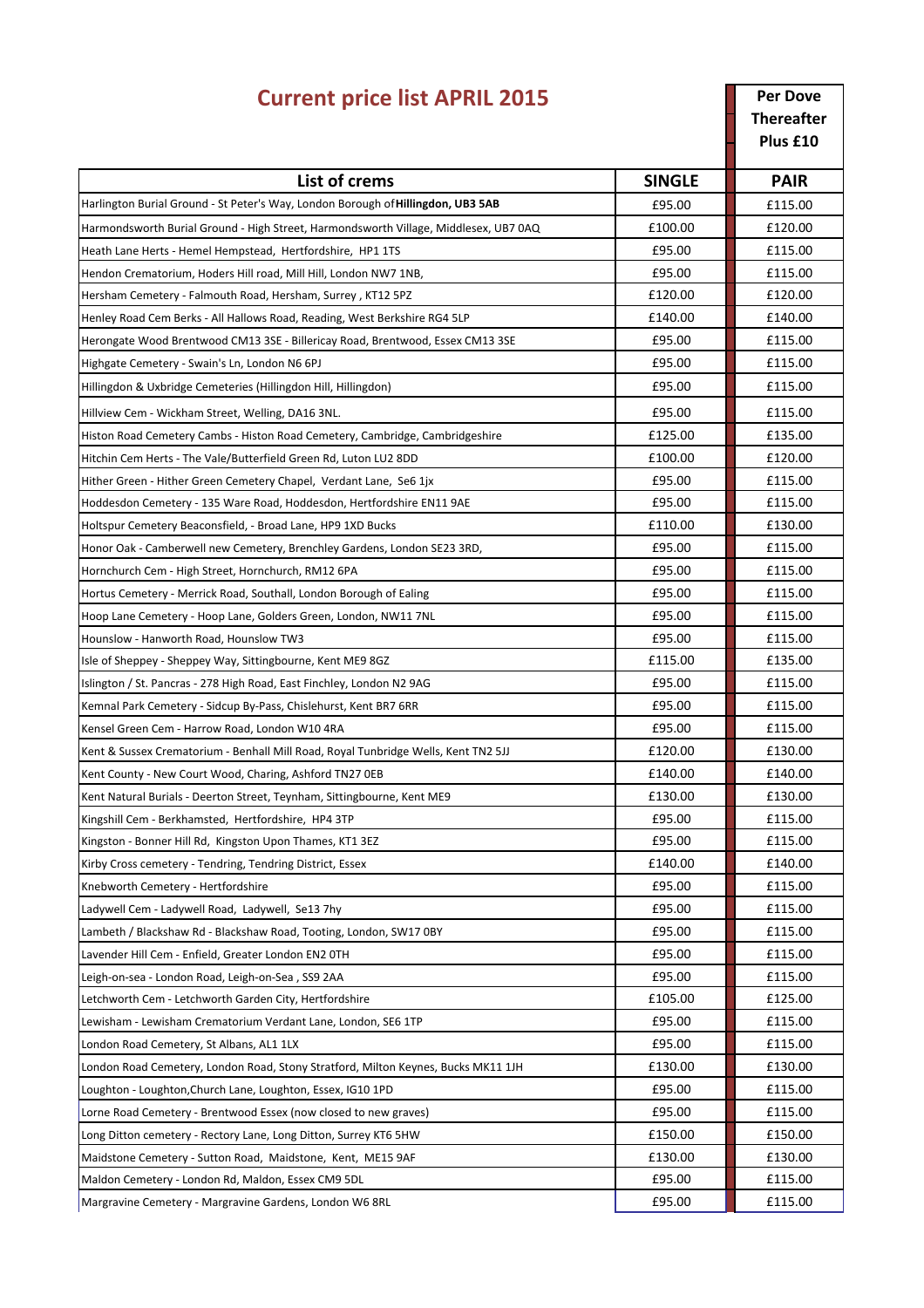| <b>Current price list APRIL 2015</b>                                             |               | <b>Per Dove</b><br><b>Thereafter</b><br>Plus £10 |
|----------------------------------------------------------------------------------|---------------|--------------------------------------------------|
| List of crems                                                                    | <b>SINGLE</b> | <b>PAIR</b>                                      |
| Manor Park - Sebert Road, Forest Gate, London E7 ONP,                            | £95.00        | £115.00                                          |
| Manor Road Cemetery, Manor Road, Fenny Stratford, Milton Keynes, Bucks MK2 2HW   | £120.00       | £120.00                                          |
| Mays Lane Cemetery, Earley RG6 7DG                                               | £140.00       | £140.00                                          |
| Merton & Sutton Cemetery - Garth Road, Morden, SM4 4NW                           | £95.00        | £115.00                                          |
| Medway Crem (Chatham) - Robin Hood Lane, Chatham ME5 9QU                         | £105.00       | £125.00                                          |
| Micham Road Cem Croydon - Mitcham Road, London CR9 3AT                           | £95.00        | £115.00                                          |
| Mill Hill Cem (formally Paddington New) - Milespit Hill, London, NW7 2RR         | £95.00        | £115.00                                          |
| Molesey Cem - Walton Road, , Molesey, Surrey KT8 2QE                             | £120.00       | £120.00                                          |
| Mortlake - Clifford Avenue, London, SW14 7BY                                     | £95.00        | £115.00                                          |
| Mortlake Crematorium, Kew Meadow Path, Townmead Road, Richmond TW9 4EN           | £95.00        | £115.00                                          |
| Mount Cemetery - Weyside Rd, Guildford, GU1 1HZ                                  | £120.00       | £130.00                                          |
| Murston cemetery, Murston Church, Church Road Sittingbourne, Kent ME10 3RU       | £130.00       | £130.00                                          |
| New Southgate - Brunswick Park Road, New Southgate, London N11 1JJ               | £95.00        | £115.00                                          |
| New Bradwell Cemetery, Newport Road, New Bradwell, Milton Keynes, Bucks MK14 6FT | £130.00       | £130.00                                          |
| North East Surrey - Lower Morden Lane, Morden, SM4 4NU                           | £95.00        | £115.00                                          |
| North Sheen - Sheen Road, Richmond, TW10 5BJ                                     | £95.00        | £115.00                                          |
| North Watford Cem - North Western Avenue, Watford, Hertfordshire WD25 0AW        | £95.00        | £115.00                                          |
| Northfleet Cem - Northfleet, Gravesham Borough, Kent DA11 9QT                    | £95.00        | £115.00                                          |
| Northwood Cem - • Northwood Cemetery (Chestnut Avenue, Northwood)                | £95.00        | £115.00                                          |
| Nunhead Cemetery - Linden Grove, London SE15 3LP                                 | £95.00        | £115.00                                          |
| Oakley Green Cem Windsor SL4 5UJ                                                 | £110.00       | £130.00                                          |
| Olney - Yardley Road, Olney, Buckinghamshire MK46 5EH                            | £140.00       | £140.00                                          |
| Old Linslade Road, Leighton-Linslade, Bedfordshire, LU7 7PS                      | £115.00       | £135.00                                          |
| Old Mortlake Burial Ground - Avenue Gardens, London, SW14 8BP                    | £95.00        | £115.00                                          |
| Ongar Cem Love Lane, Chipping Ongar                                              | £95.00        | £115.00                                          |
| Orpington - Ramsden Road, Orpington, London Borough of Bromley                   | £95.00        | £115.00                                          |
| Ousebank Cemetery, Ousebank Street, Newport Pagnell, Bucks MK16 8AS              | £140.00       | £140.00                                          |
| Paddington New Mill Hill Cem Milespit Hill, NW7 2RR                              | £95.00        | £115.00                                          |
| Paddington Old - Willesden Lane, London NW6 7SD                                  | £95.00        | £115.00                                          |
| Paddock Wood, Medway                                                             | £105.00       | £125.00                                          |
| Parkland Cemetery SL9 8SS                                                        | £100.00       | £120.00                                          |
| Parndon Wood - Parndon Wood Road, Harlow, Essex CM19 4SF                         | £95.00        | £115.00                                          |
| Paines Lane Cemetery - Paines Lane, Pinner                                       | £95.00        | £115.00                                          |
| Pinner New Cem - Pinner Road, , pinner, HA5 5RH                                  | £95.00        | £115.00                                          |
| Pitsea New Cem - Church Road, Bowers Gifford, Basildon SS13 2HG                  | £95.00        | £115.00                                          |
| Plaistow Cemetery - Burnt Ash Lane, Bromley, Kent BR1 5AF                        | £95.00        | £115.00                                          |
| Plumstead - Cemetery Road, (off Wickham Lane), Abbey Wood, SE2 ONS               | £95.00        | £115.00                                          |
| Putney Vale - Stag Lane, London, SW15 3DZ                                        | £95.00        | £115.00                                          |
| Queen's Road Cem - Queen's Road, Croydon, Greater London CRO 2PR                 | £95.00        | £115.00                                          |
| Randalls Park - Randalls Rd, Leatherhead, KT22 0AG                               | £120.00       | £120.00                                          |
| Reading - Caversham, RG4 5LP.                                                    | £140.00       | £140.00                                          |
| Redan Road Aldershot - Guildford Road, Aldershot. Hampshire, GU12 4BP            | £140.00       | £140.00                                          |
| Rainham Cemetery - Upminster Road North, Rainham, RM13 9RY                       | £95.00        | £115.00                                          |
| Redstone Cemetery - Philanthropic Road, Redhill RH1 4DG                          | £120.00       | £135.00                                          |
| Reigate Cem - St. Mary Magdalene Church and Churchyard in Chart Lane, Reigate.   | £120.00       | £135.00                                          |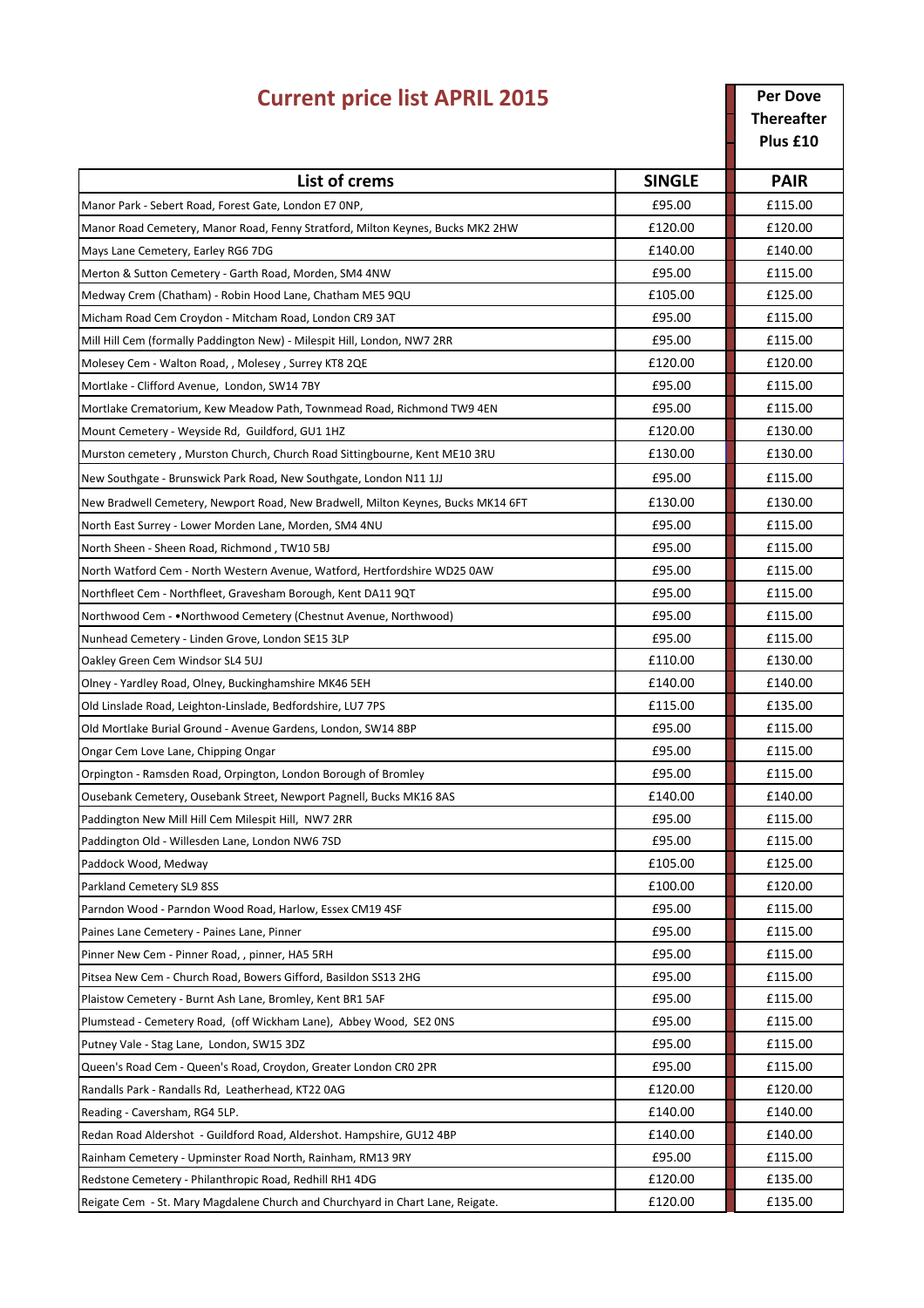| <b>Current price list APRIL 2015</b>                                                 |               | <b>Per Dove</b><br><b>Thereafter</b><br>Plus £10 |
|--------------------------------------------------------------------------------------|---------------|--------------------------------------------------|
| List of crems                                                                        | <b>SINGLE</b> | <b>PAIR</b>                                      |
| Richmond Cem (East Sheen) - Grove Road, Richmond, TW10                               | £95.00        | £115.00                                          |
| Rippleside - Ripple Road, Barking IG11 9PF                                           | £95.00        | £115.00                                          |
| Romford Cem - Crow Lane, Romford, RM7 0BH                                            | £95.00        | £115.00                                          |
| Roman Catholic Cemetery - St Richard's Church, Station Road, SG9 9HT                 | £95.00        | £115.00                                          |
| Roxeth Hill Burial Ground - Roxeth Hill, Harrow, HA2 OJM                             | £95.00        | £115.00                                          |
| Saffron Walden Cemetery, Radwinter Road Essex                                        | £115.00       | £135.00                                          |
| Selbourne Avenue Cemetery, Selbourne Avenue, Bletchley, Milton Keynes, Bucks MK3 5BX | £130.00       | £130.00                                          |
| Shamley Green Woodland Burial - Guildford Rd, Guildford, Surrey GU5 0SQ              | £130.00       | £140.00                                          |
| Sheppey Cem - Sheerness, Swale Borough, Kent                                         | £115.00       | £135.00                                          |
| Sidcup Cemetery - Foots Cray Lane, Sidcup, DA14 4NS.                                 | £95.00        | £115.00                                          |
| Slough - Stoke Rd, Slough, SL2 5AX                                                   | £110.00       | £130.00                                          |
| Silver Street Cemetery Goff's Oak, Hertfordshire                                     | £90.00        | £110.00                                          |
| Snell Hatch Cem - Crawley, West Sussex RH11 7JG                                      | £120.00       | £120.00                                          |
| South Essex - Corbets Tey - Ockendon Road, Corbets Tey, upminster, RM14 2UY          | £95.00        | £115.00                                          |
| South London/Streatham Pk Rowan SW16 5JG                                             | £95.00        | £115.00                                          |
| South Ockenden Cem - South Road, South Ockendon, Essex, RM15 6SD                     | £95.00        | £115.00                                          |
| South West Middlesex - Hounslow Rd, Feltham, TW13 5JH                                | £105.00       | £125.00                                          |
| Southgate Cemetery - Brunswick Park Road, New Southgate, N11 1JJ                     | £95.00        | £115.00                                          |
| Southend-On-sea crematorium - Southend Essex                                         | £95.00        | £115.00                                          |
| St. Marylebone Cemetery - East End Road, East Finchley, London N2 ORZ,               | £95.00        | £115.00                                          |
| St Mary's RC Kensel Green Cem - Harrow Road, London W10 4RA                          | £95.00        | £115.00                                          |
| St. Pancras Cemetery - 278 High Road, East Finchley, London N2 9AG                   | £95.00        | £115.00                                          |
| Staines Cem - Staines-upon-Thames, Surrey TW18 4JQ                                   | £110.00       | £125.00                                          |
| Stanford-le-hope Cem - Wharf Road, Stanford-le-Hope, Essex, SS17 OBA                 | £95.00        | £115.00                                          |
| Stoke Cemetery - 209 Stoughton Road, Guildford, Surrey,                              | £120.00       | £120.00                                          |
| Stoke Poges Memorial Gardens - Church Lane, Slough, SL2 4NZ                          | £110.00       | £130.00                                          |
| <b>Stone Cemetery Dartford</b>                                                       | £95.00        | £115.00                                          |
| Stotfold Cem Mill Lane SG5 4NU                                                       | £105.00       | £125.00                                          |
| Strayfield - Cedar Road, Enfield, EN2 OTH                                            | £95.00        | £115.00                                          |
| Streatham Cem Garratt Lane, Tooting,, SW17 OLT                                       | £95.00        | £115.00                                          |
| Streatham Park Cem SW16 / Rowan Road                                                 | £95.00        | £115.00                                          |
| Strood (aka Rochester) - Cuxton Road, Rochester, Medway ME2 2NJ                      | £105.00       | £125.00                                          |
| Surbiton (Kingston) Cemetery - Kingston upon Thames, Greater London KT1 3EZ          | £95.00        | £115.00                                          |
| Surrey & Sussex Crem - Balcombe Road, Crawley, West Sussex RH10 3NQ                  | £120.00       | £120.00                                          |
| Sutton Road Southend Crem - Sutton Road, Southend-on-Sea, Essex SS2 5PX              | £95.00        | £115.00                                          |
| Sutton Cemetery - Alcorn Close, off Oldfield Road, Sutton, SM3 9PX                   | £95.00        | £115.00                                          |
| Sunbury Cemetery - Green Way, Sunbury-on-Thames, Middlesex TW16 6NW                  | £105.00       | £125.00                                          |
| Teddington Cemetery - Shacklegate Lane, Teddington, TW11 8SF                         | £100.00       | £120.00                                          |
| Tickford Street Cemetery - Newport Pagnell, Bucks MK16 9BH                           | £130.00       | £130.00                                          |
| Theydon Bois Cemetery - essex                                                        | £95.00        | £115.00                                          |
| Thorpe Cem - Ten Acre Lane Surrey                                                    | £105.00       | £125.00                                          |
| Three Counties Crem Halstead Road, High Garrett, Braintree, Essex CM7 5PB            | £95.00        | £115.00                                          |
| Tonbridge Cemetery - Tonbridge and Malling Borough, Kent                             | £125.00       | £135.00                                          |
| Tottenham Cemetery - White Hart Lane, London N17                                     | £95.00        | £115.00                                          |
| Trent Park - Cockfosters Road, Barnet, Hertfordshire EN4 ODZ                         | £95.00        | £115.00                                          |